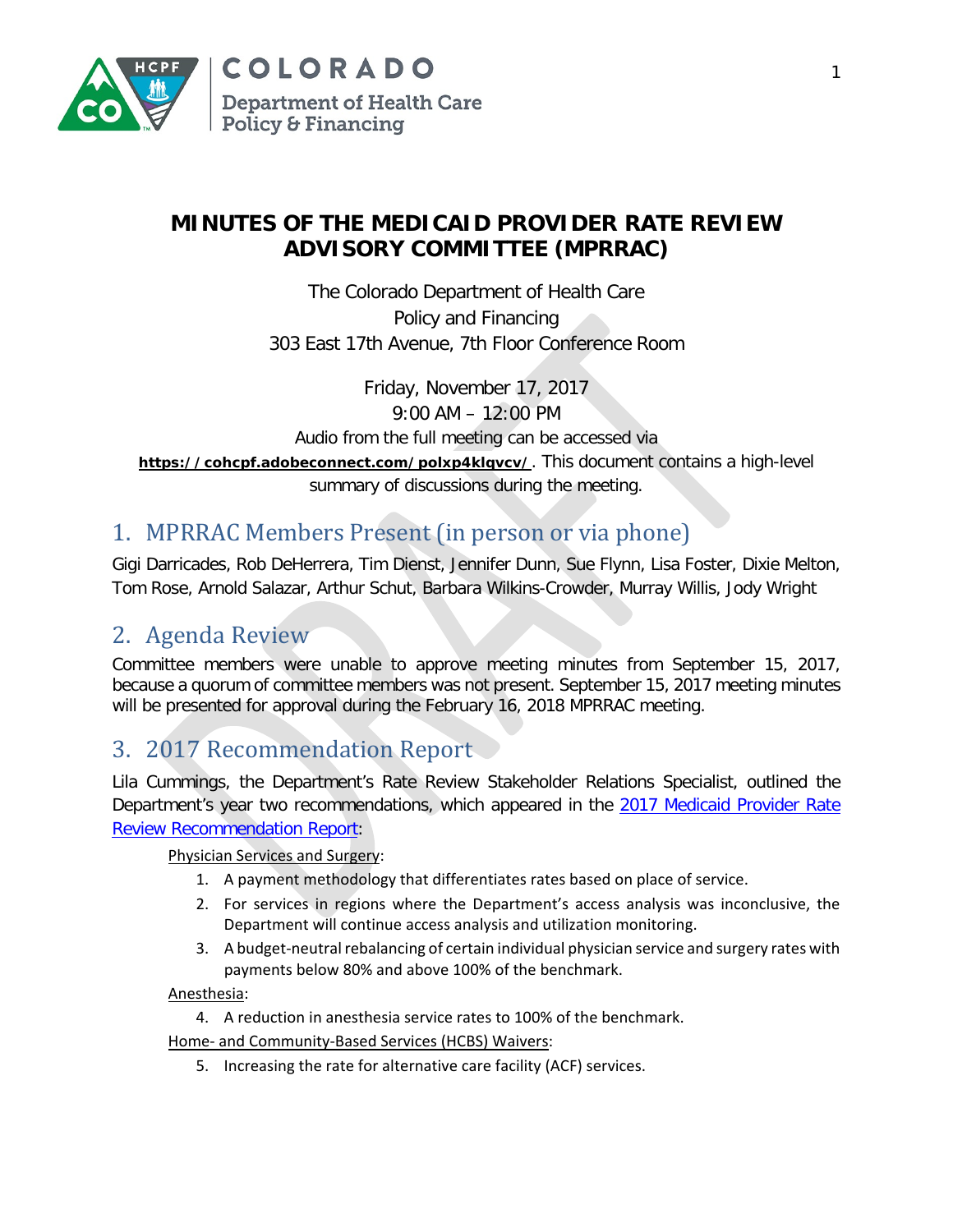- 6. Increasing rates for other waiver services as identified through the ongoing rate setting process, with special attention to services:
	- a. Identified by stakeholders through the rate review process; and
	- b. With the biggest gaps between current rates and rates developed via the new rate setting methodology.

### 4. Year Three Services

Lila Cummings outlined the year three approach and schedule. She then outlined the proposed groupings for year three services:

- Primary Care and Evaluation and Management (E&M)
- Radiology Services
- Physical and Occupational Therapies
- Maternity Services
- Surgeries
- Other Physician Services
- Dental Services

More information regarding service groupings is found in the [Year Three Services and Top](https://www.colorado.gov/pacific/sites/default/files/Year%20Three%20Services%20and%20Top%20Procedure%20Codes%20by%20Paid%20Amount%20November%202017.pdf)  [Procedure Codes by Paid Amount.](https://www.colorado.gov/pacific/sites/default/files/Year%20Three%20Services%20and%20Top%20Procedure%20Codes%20by%20Paid%20Amount%20November%202017.pdf)

Department staff then presented basic descriptions, descriptive statistics, and answered questions for year three service groupings.

#### Primary Care and E&M

Department Policy Specialist's Richard Delaney, Elizabeth Freudenthal, and Melanie Reece presented information regarding:

- E&M Services
- Vaccines and Immunizations
- Family Planning Services
- Primary Care Alternative Payment Methodology (APM)

For more information, see the [MPRRAC PowerPoint presentation,](https://www.colorado.gov/pacific/sites/default/files/MPRRAC%20Presentation%20November%202017.pdf) slides 14-16.

Lynn Trefren, from the Colorado Department of Public Health and Environment, provided additional information regarding the administration of vaccines. Lynn stated that providers have expressed that the administration fee for vaccines does not account for the costs associated with the required documentation and patient consultation associated with administering vaccines.

#### Radiology Services

Department Policy Specialist Alex Weichselbaum provided information regarding radiology services. For more information, see the [MPRRAC PowerPoint presentation,](https://www.colorado.gov/pacific/sites/default/files/MPRRAC%20Presentation%20November%202017.pdf) slides 17-18.

#### Physical and Occupational Therapies

Alex Weichselbaum also provided information regarding physical and occupational therapies. Alex noted that some of these services received a targeted rate increase in July 2015 and the